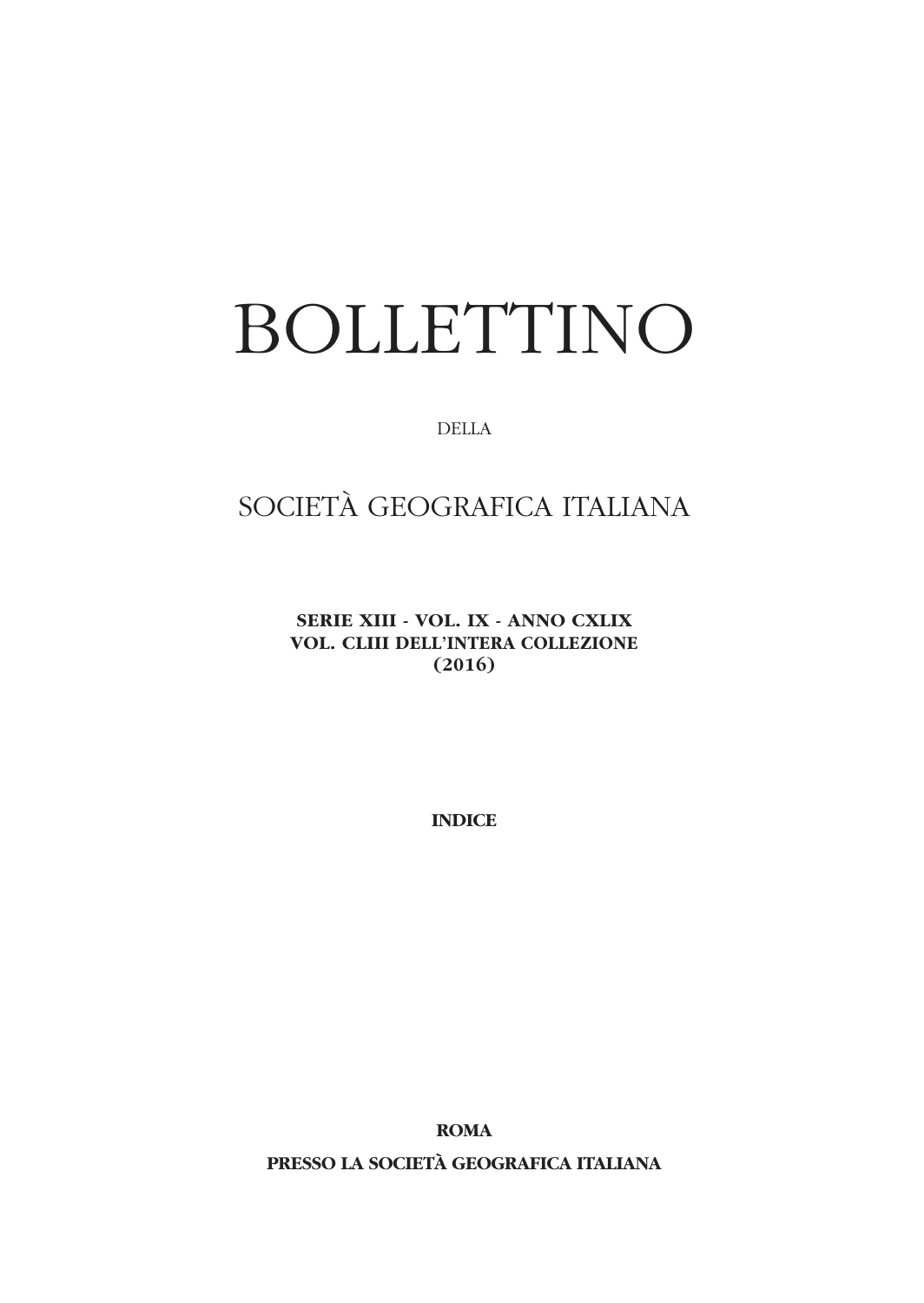#### **al volume CLIII (2016) hanno collaborato**

A. ALAIMO – D. ALLEGRI – F. AMATO – G. ANDREOTTI – M.N. ARI-SCO – G. BANDIERA – S. BONFIGLIOLI – S. BOZZATO – M. BROGNA – M. CASTELNOVI – F. CELATA – C. CERRETI – F. CHIODELLI – A. CIA-SCHI – M. CIERVO – A. CONTI PUORGER – M.F. CURSI – F. DE ROMA-NIS – S. DEL MEDICO – F. DIMPFLMEIER – V. EVANGELISTA – F. FER-RARI – J.M. FOURNIER – A. GALLIA – D. GALLINELLI – E. GAMBERONI – L. GIARELLI – F. LANDO – P. LICINI DE ROMAGNOLI – M. LODA – P. MAGISTRI – M. MALVASI – M. MARTIN – A. MASTURZO – E. MAZZET-TI – D. MEZZAPELLE – C. MUSCARÀ – C. NOVEMBRE – F.M. OLIVIERI – A. PERRONE – C. PESARESI – M. PIGLIUCCI – P. POCCETTI – M. RONZA – F. SALVATORI – E. SARNO – E. SAVINO – L. SCROFANI – P. SELLARI – L. SIMONETTI – L. SPAGNOLI – M. SPOTORNO – E. SQUAR-CINA – M. STOPPA – F. SURDICH – M. TARTAGLIA – G. TERRAVOVA – M. TISSINO DI GIULIO – A. TOLDO – A. TURCO – A. VITIELLO – M. ZACCARIA – L. ZARRILLI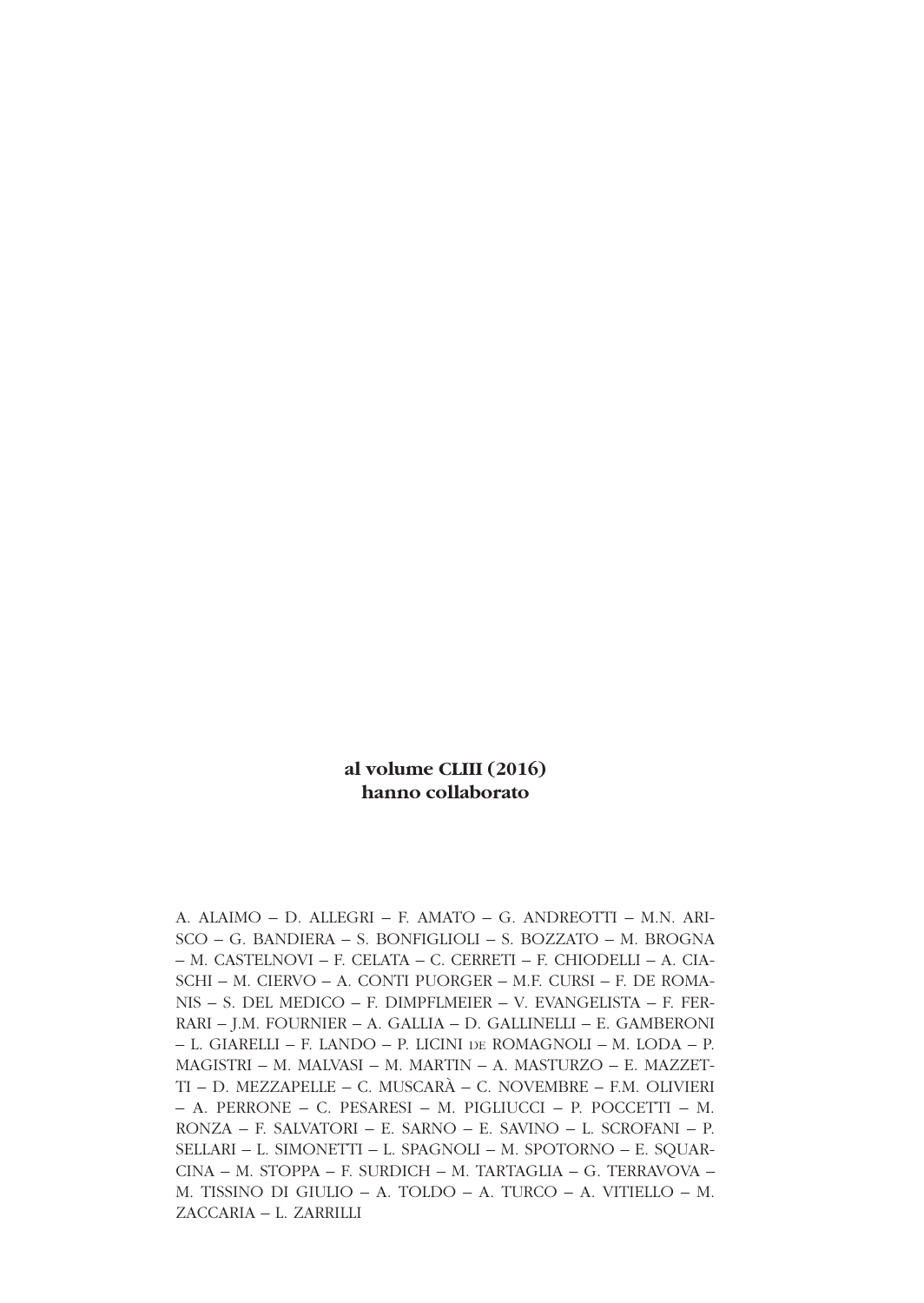#### **Articoli**

| G. ANDREOTTI, L'étoffe géographique in Pierre Teilbard de Chardin [The Étoffe                                                                                                                                                                                                                                                     | 311-327 |
|-----------------------------------------------------------------------------------------------------------------------------------------------------------------------------------------------------------------------------------------------------------------------------------------------------------------------------------|---------|
|                                                                                                                                                                                                                                                                                                                                   | 73-82   |
| S. BOZZATO e G. BANDIERA, La geografia di Augusto tra persistenze e dinami-<br>che evolutive. I Campi Flegrei tra riforma augustea e odierno riordino fun-<br>zionale [The Geography of Augustus Between Persistence and Evolutionary<br>Dynamics. The Campi Flegrei Between Augustan Reform and Today's Func-                    | 253-267 |
| M. BROGNA e F.M. OLIVIERI, Il problema territoriale della regione di Roma Ca-<br>pitale [The Territorial Question of the Roma Capitale Region]                                                                                                                                                                                    | 151-161 |
| M. CASTELNOVI, Savona provinciale: un caso limite nel riordino amministrati-<br>vo, da Augusto agli accorpamenti del 2014 [Savona, a Provincial Capital:                                                                                                                                                                          | 217-227 |
| M. CASTELNOVI e A. GALLIA, Geografia della memoria odonomastica della<br>Grande Guerra [Geography of Memory: Odonomastic of the Great War]                                                                                                                                                                                        | 431-446 |
| A. CONTI PUORGER, I possibili parallelismi nella geometria variabile [Possible                                                                                                                                                                                                                                                    | 173-183 |
| M.F. CURSI, La discriptio augustea dell'Italia: un tentativo di regionalismo? [The                                                                                                                                                                                                                                                | 83-91   |
| F. DE ROMANIS, Imperium intra terminos e Italia discripta: brevi osservazioni su<br>Augusto geografo [Imperium Intra Terminos and Italia Discripta: Short Notes                                                                                                                                                                   | 43-64   |
| V. EVANGELISTA, Dinamiche co-evolutive di prossimità. Un'analisi regionale in<br>ambito geo-sanitario [Co-Evolution of Proximities. Regional Level Analysis in                                                                                                                                                                    | 365-384 |
| A. GALLIA, Organizzazione dello spazio insulare: processi di territorializzazione,<br>sedimentazione e persistenza dei saperi idrici nell'isola di Ponza dall'età ro-<br>mana a oggi [Organization of the Insular Space: Territorialisation Processes,<br>Sedimentation and Persistence of Water Knowledge in the Island of Ponza | 269-280 |
| L. GIARELLI, Camunni: una popolazione alpina ai confini d'Italia [Camunni: An                                                                                                                                                                                                                                                     | 229-240 |
| F. LANDO, Bartolomeo Malfatti. Un geografo dimenticato [Bartolomeo Malfatti, a                                                                                                                                                                                                                                                    | 295-309 |
| M. LODA e M. TARTAGLIA, Dall'informazione alla conoscenza. La geografia<br>umana nell'era della proliferazione dei dati [From Information to Knowledge:                                                                                                                                                                           | 329-345 |
| P. MAGISTRI, «Un decreto di Cesare Augusto ordinò che si facesse il censimento di<br>tutta la Terra». Alle origini dell'orbis christianus [«A Decree Went out from Cae-<br>sar Augustus that the Whole World Should Be Enrolled». The Origins of the                                                                              | 123-135 |
| M. MALVASI, La riforma territoriale di Augusto nel rispetto dei gruppi etnici. Rifles-<br>sioni sull'attuale abolizione della Provincia di Monza e della Brianza [Augu-                                                                                                                                                           |         |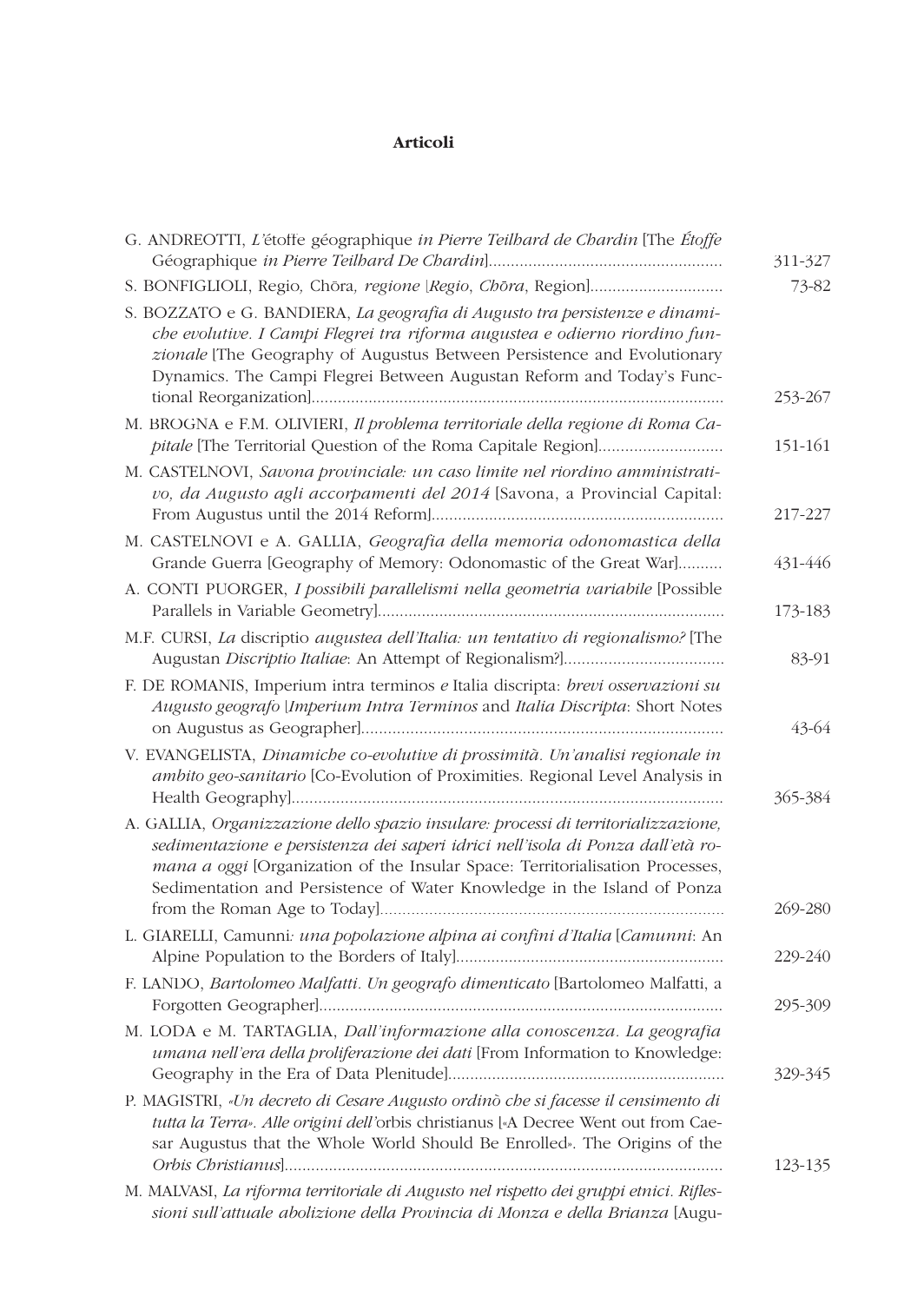| stus's Territorial Reform, Respectuful of Ethnical Groups. Reflections about the                                                                                                                                                                                                                                                                                                                              | 193-215 |
|---------------------------------------------------------------------------------------------------------------------------------------------------------------------------------------------------------------------------------------------------------------------------------------------------------------------------------------------------------------------------------------------------------------|---------|
| M. MARTIN, Modelli e fonti letterarie greche della centralità dell'Italia come segno<br>della sua vocazione al governo universale nel De Architectura di Vitruvio (VI<br>1, 1-11) [Greek Models and Literary Sources about the Importance of Italy as<br>Sign of Its Bent to Universal Rule in <i>De Architectura</i> of Vitruvius (VI 1, 1-11)]                                                              | 137-149 |
| A. MASTURZO, L'Impero in 3D. Riflessioni sul ruolo della cartografia in rilievo<br>nell'ambito del progetto cartografico coloniale italiano [The Empire in 3D.<br>Comments on the Role of Relief Cartography Related to the Italian Colonial                                                                                                                                                                  | 447-465 |
| C. NOVEMBRE, La macroregione del Mezzogiorno: suggestione intellettuale o stra-<br>da praticabile? [The Macro-Region of Southern Italy: Intellectual Suggestion or                                                                                                                                                                                                                                            | 185-192 |
| A. PERRONE, La geografia augustea negli scritti di Roberto Almagià. Riflessioni e<br>analisi sull'attualità dei suoi studi [The Augustan Geography in the Writings of<br>Roberto Almagià. Reflections and Analysis on the Actuality of His Studies]                                                                                                                                                           | 107-121 |
| M. PIGLIUCCI, La teoria del confine naturale italiano tra «equivoci» interpretativi e<br>reminiscenze augustee. Una proposta interpretativa [Theory of Italian Natural<br>Boundary, Between «Mistakes» and Augustan Echoes. An Interpretative Proposal]                                                                                                                                                       | 163-172 |
| P. POCCETTI, Identità reali e identità fittizie nel disegno geografico e organizza-<br>tivo dell'Italia augustea [Constructing Augustean Italy: Actual and Artificial                                                                                                                                                                                                                                         | 19-41   |
| M. RONZA ed E. SAVINO, Tra Lazio e Campania. Regio I augustea e problemati-<br>che odierne di ripartizione territoriale [The Influence of the Augustan Regio I                                                                                                                                                                                                                                                | 241-251 |
| F. SALVATORI, La geografia di Augusto: durevolezza e discontinuità nella regio-<br>nalizzazione del territorio italiano [Augustus's Geography: Durability and                                                                                                                                                                                                                                                 | 65-72   |
| E. SARNO, Il profilo geo-storico-demografico di Campobasso e la «secondarietà»<br>del Molise [The Socio-Historical-Demographic Profile of Campobasso and the                                                                                                                                                                                                                                                  | 385-403 |
| L. SCROFANI e M.N. ARISCO, Le divisioni amministrative della Sicilia dall'impe-<br>ro romano a oggi. Un viaggio tra funzioni strategiche, prospettive di sviluppo<br>locale e «gattopardismo» nel governo del territorio [Administrative Divisions in<br>Sicily from the Roman Empire to the Present: A Journey through Strategic<br>Functions, Local Development Perspectives and «Gattopardismo» in the Go- | 281-290 |
| L. SIMONETTI, Aspetti territoriali del rapporto tra banche e imprese nel Mezzogior-<br>no (1994-2014) [Territorial Aspects of the Bank/Firm Relationship in Southern                                                                                                                                                                                                                                          | 347-364 |
| L. SPAGNOLI, Per «colmare una lacuna» sentitissima. Il progetto dell'Atlante sto-<br>rico italiano tra geografia e storia [«Filling a Deeply Felt Gap». The Italian                                                                                                                                                                                                                                           | 405-429 |
| L. SPAGNOLI, «Regionalizzazione» o «regionalismo»: i termini di un dibattito an-<br>cora in corso [«Regionalisation» or «Regionalism»: The Terms of a Debate Still                                                                                                                                                                                                                                            | 93-105  |
| A. TURCO, La geografia di Augusto: prospettive ontologiche [Augustan Geo-                                                                                                                                                                                                                                                                                                                                     | 5-17    |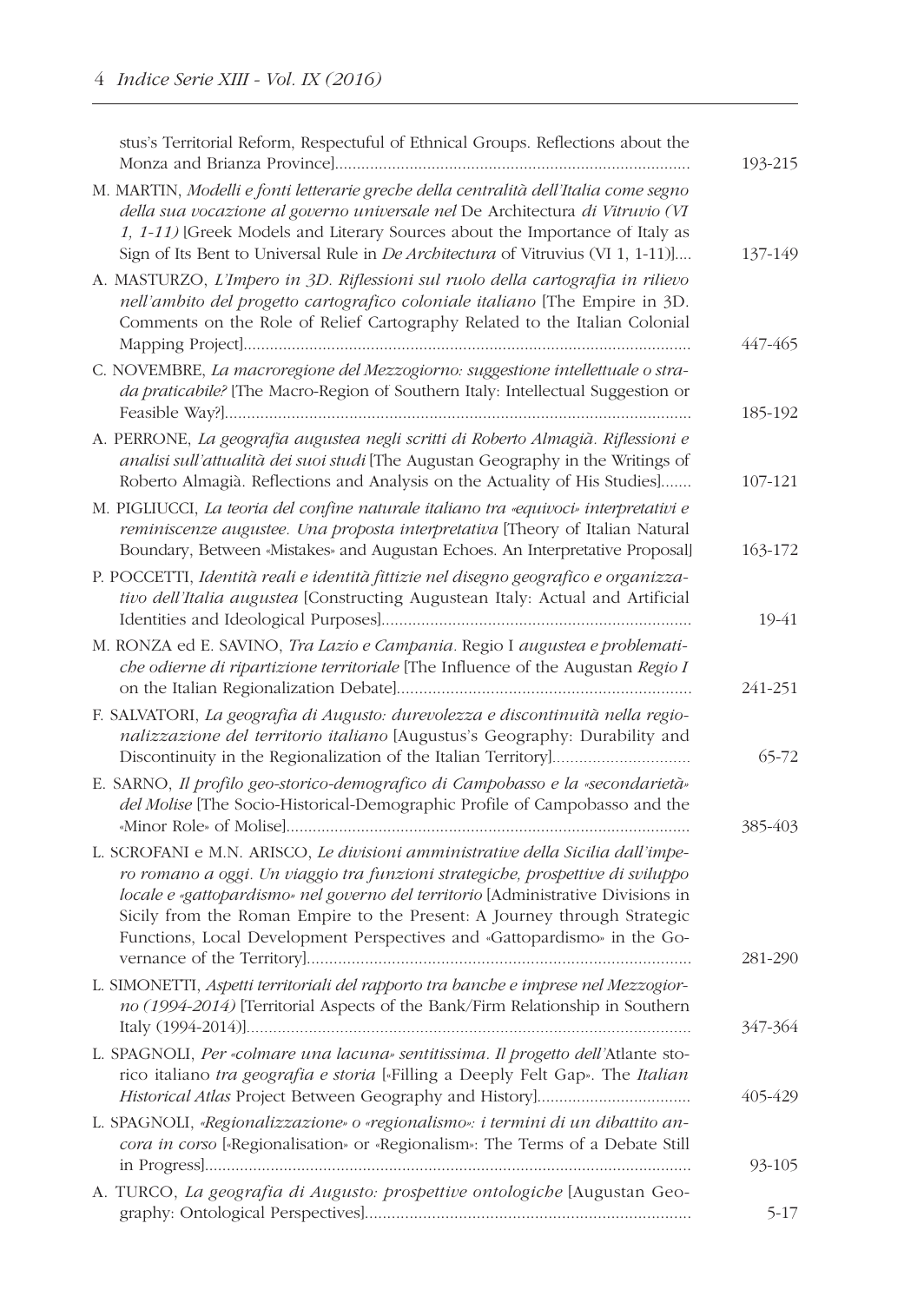### **Dibattito scientifico**

| J.M. FOURNIER, Quando i migranti arrivano in città. Politiche e pratiche di ospi- |         |
|-----------------------------------------------------------------------------------|---------|
| talità e cittadinanza [When the Migrants Arrive in Town: Policies and Practi-     |         |
|                                                                                   | 503-513 |
| D. MEZZAPELLE, Smartness come «stile di vita». Approcci alla discussione [Smart-  |         |
|                                                                                   | 489-501 |
| P. SELLARI, Svalbard: frontiera Artica [The Svalbard: Frontier of the Arctic]     | 467-487 |

### **Notiziario**

| Storia del pensiero geografico                                                   |         |
|----------------------------------------------------------------------------------|---------|
|                                                                                  | 515-516 |
| Geografia economica                                                              |         |
|                                                                                  | 516-517 |
|                                                                                  | 518-521 |
| Problemi ambientali                                                              |         |
|                                                                                  | 521-522 |
|                                                                                  | 523-524 |
| Terremoti italiani: dalle fonti storiche alla governance odierna del rischio (D. | 525-527 |
| Geografia storica                                                                |         |
| Cesare Battisti, geografo e cartografo di frontiera (D. Allegri)                 | 527-528 |
| Cartografia e sistemi informativi geografici                                     |         |
|                                                                                  | 529     |
| La ricerca geografica alle prese con le nuove tecnologie (A. Gallia)             | 530-531 |
| Varie                                                                            |         |
| La geopolitica, una categoria per la storiografia contemporanea (A. Vitiello)    | 531-533 |
| L'editoria sociale: riflessioni sul Mediterraneo oggi (M. Tissino Di Giulio)     | 533-535 |

#### **Recensioni**

| P. ARDIZZONE, Un eroe mancato: Oreste Baratieri. Cronache del suo tempo,     |         |
|------------------------------------------------------------------------------|---------|
|                                                                              | 558-559 |
| I. BAUMGÄRTNER e P. FALCHETTA (a cura di), Venezia e la nuova oikoumene.     |         |
| Cartografia del Quattrocento / Venedig und die neue Oikoumene. Kartographie  |         |
| <i>im 15. Jahrhundert</i> , Roma e Venezia, Viella e Centro Tedesco di Studi |         |
|                                                                              | 561-563 |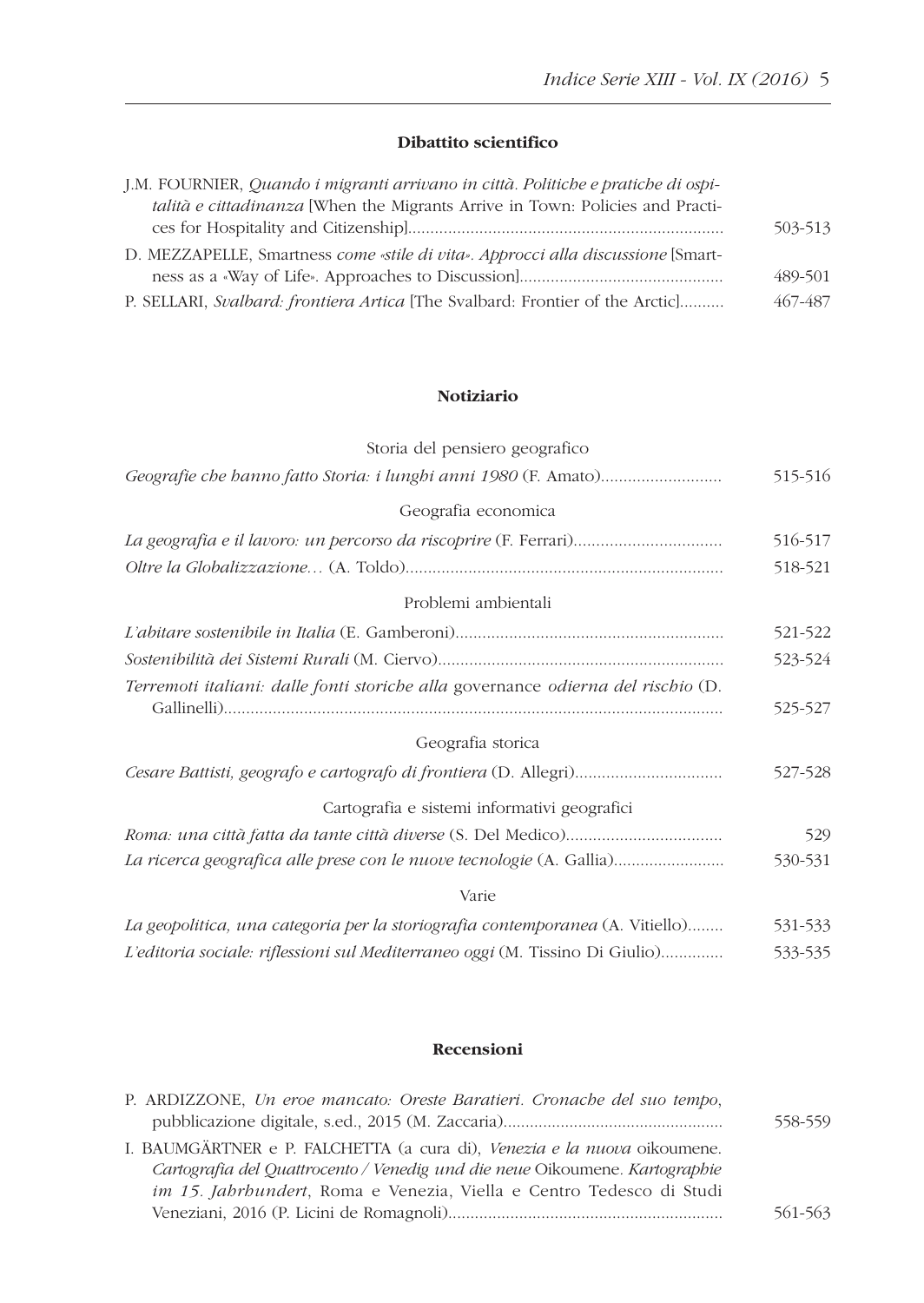| G. BONINI (a cura di), Riforma fondiaria e paesaggio. A sessant'anni dalle leggi<br>di riforma: dibattito politico-sociale e linee di sviluppo, Soveria Mannelli,   | 543     |
|---------------------------------------------------------------------------------------------------------------------------------------------------------------------|---------|
| A. CANCELLIERI e G. SCANDURRA, Tracce urbane. Alla ricerca della città, Milano,                                                                                     | 545-546 |
| E. COCCO e F. DIMPFLMEIER, I confini nel mare. Alterità e identità nei diari del-<br>la marina italiana sull'Oceano, Torino, L'Harmattan Italia, 2016 (F. Surdich)  | 555-556 |
| F. GOVERNA, Tra geografia e politiche. Ripensare lo sviluppo locale, Roma, Don-                                                                                     | 537-538 |
| S. LODI e G.M. VARANINI, Verona e il suo territorio nel Quattrocento. Studi sulla<br>carta dell'Almagià, Sommacampagna, Cierre Edizioni, 2014 (C. Cerreti)          | 564     |
| M.G. LUCIA e L.S. RIZZO (a cura di), A Geographical Approach to the European Fi-<br>nancial Crisis. Challenges and Policy Agenda, Roma, Aracne, 2014 (L. Simonetti) | 552     |
| S. MALATESTA, Geografia dei bambini. Luoghi, pratiche e rappresentazioni, Mi-                                                                                       | 553-554 |
| A. MANZO e I. TALIA, Il tempo e la storia. Il Sud e l'identità perduta, Napoli, Tullio                                                                              | 548-549 |
| M. MARENGO, Geografia e letteratura. Piccolo manuale d'uso, Bologna, Pàtron,                                                                                        | 541-542 |
| L. MARGHERITA, Il mondo di Vincenzo Ragazzi. Con in appendice «Viaggio al-<br>l'America del Sud» ed altri scritti del dott. Ragazzi e di persone a lui vicine,      | 557     |
| A. MELELLI e F. FATICHENTI (a cura di), L'Umbria dei mulini ad acqua, Perugia,                                                                                      | 551     |
| C. PONGETTI, M.A. BERTINI e M. UGOLINI (a cura di), Dalle Marche al mondo.<br>I percorsi di un geografo. Scritti in onore di Peris Persi, Urbino, Università        | 539-541 |
| P. PUDDINU, Nippon e ritorno. Il diario inedito del viaggio 1871-1873 di Giò<br>Battista Cristina, marinaio sassarese, Roma, Aracne, 2016 (F. Dimpflmeier)          | 559-560 |
| M. PUTTILLI, Studiare le montagne. Inventario della ricerca sulle terre alte pie-                                                                                   | 549-550 |
| W. TORTORELLA e M. ALLULLI, Città metropolitane: la lunga attesa, Venezia,                                                                                          | 546-547 |
| A. TURCO (a cura di), Filiere etiche del turismo. Territori della vacanza tra valori,                                                                               | 544-545 |
| M. VALIGI (a cura di), Il Caspio. Sicurezza, conflitti e risorse energetiche, Roma-                                                                                 | 552-553 |
| I. ZILLI (a cura di), Un ponte sull'oceano. Migrazioni e rapporti economici fra<br>Italia e Argentina dall'Unità ad oggi, Napoli, CNR-ISSM, 2012 (G. Terranova)     | 554-555 |

#### **Illustrazioni e tabelle**

| Statuti formali e rappresentazionali della territorialità romana in età augustea |    |
|----------------------------------------------------------------------------------|----|
|                                                                                  | 52 |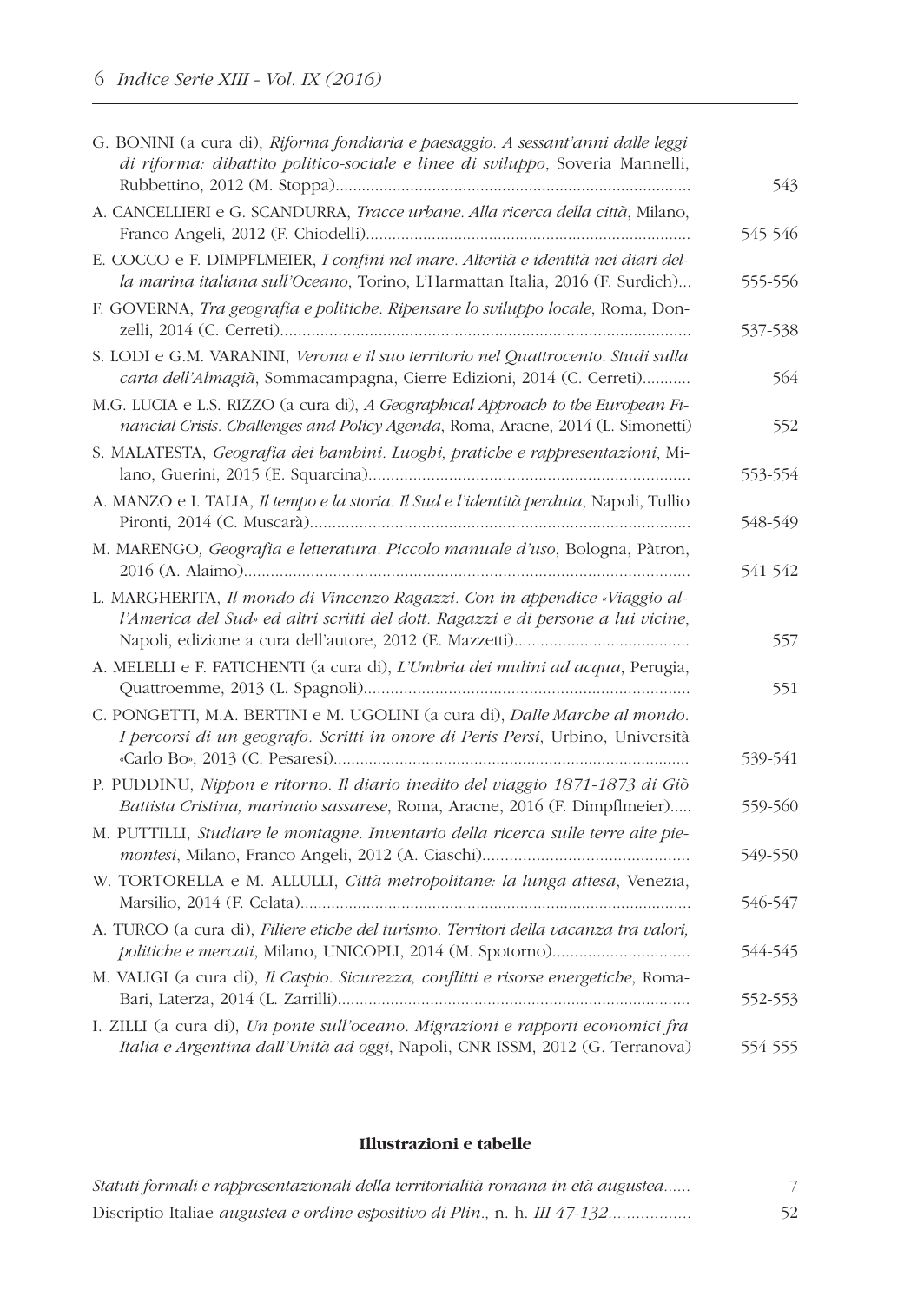|                                                                                                                                                                                                                                                      | 53  |
|------------------------------------------------------------------------------------------------------------------------------------------------------------------------------------------------------------------------------------------------------|-----|
|                                                                                                                                                                                                                                                      | 53  |
|                                                                                                                                                                                                                                                      | 54  |
|                                                                                                                                                                                                                                                      | 56  |
|                                                                                                                                                                                                                                                      | 56  |
|                                                                                                                                                                                                                                                      | 57  |
| Municipi di Roma Capitale prima (a) e dopo la riforma del 2013 (b)                                                                                                                                                                                   | 154 |
|                                                                                                                                                                                                                                                      | 157 |
|                                                                                                                                                                                                                                                      | 166 |
|                                                                                                                                                                                                                                                      | 168 |
|                                                                                                                                                                                                                                                      | 196 |
|                                                                                                                                                                                                                                                      | 198 |
|                                                                                                                                                                                                                                                      | 233 |
|                                                                                                                                                                                                                                                      | 234 |
|                                                                                                                                                                                                                                                      | 237 |
| L'estensione della Regio I augustea in relazione all'attuale ripartizione regionale; è<br>evidente l'articolazione della Regio I a ridosso del confine tra Lazio e Campania                                                                          | 244 |
|                                                                                                                                                                                                                                                      | 246 |
| La provincia di «Terra di Lavoro» e la Regio I augustea: visioni unitarie di un te-<br>ritorio oggi ripartito tra le province del Lazio e della Campania                                                                                             | 247 |
| L'Autorità di Bacino nazionale dei fiumi Liri-Garigliano e Volturno tra Lazio e<br>Campania (A) e le Autorità di Bacino limitrofe sul versante tirrenico: Tevere<br>(b); Sub-distretto Laziale (c); Nord Occidentale (d); Sarno (e); Destra Sele (f) | 248 |
|                                                                                                                                                                                                                                                      | 254 |
|                                                                                                                                                                                                                                                      | 256 |
| Tempio di Augusto, sul Rione Terra (oggi Cattedrale), Puteoli, 100 d.C.                                                                                                                                                                              | 256 |
|                                                                                                                                                                                                                                                      | 258 |
| Pianta dell'isola di Ponza. Localizzazione degli insediamenti portuali d'epoca                                                                                                                                                                       | 271 |
|                                                                                                                                                                                                                                                      | 273 |
| Indicazione della presenza di cisterne (cerchio) e pozzi (quadrato)                                                                                                                                                                                  | 276 |
| Tipologia abitativa con tetto a cupola per la raccolta dell'acqua                                                                                                                                                                                    | 277 |
| Divisioni amministrative e funzioni prevalenti in Sicilia per periodo storico                                                                                                                                                                        | 283 |
|                                                                                                                                                                                                                                                      | 348 |
| Grado di concentrazione del sistema bancario italiano secondo le quote di mercato                                                                                                                                                                    | 349 |
|                                                                                                                                                                                                                                                      | 351 |
| Numero di sportelli bancari nel Mezzogiorno, dal 1996 al 2013                                                                                                                                                                                        | 352 |
| Andamento del numero dei comuni italiani bancati nelle grandi ripartizioni                                                                                                                                                                           | 352 |
|                                                                                                                                                                                                                                                      | 353 |
| Indici di sviluppo finanziario nel Mezzogiorno (Centro-Nord=100)                                                                                                                                                                                     | 354 |
|                                                                                                                                                                                                                                                      |     |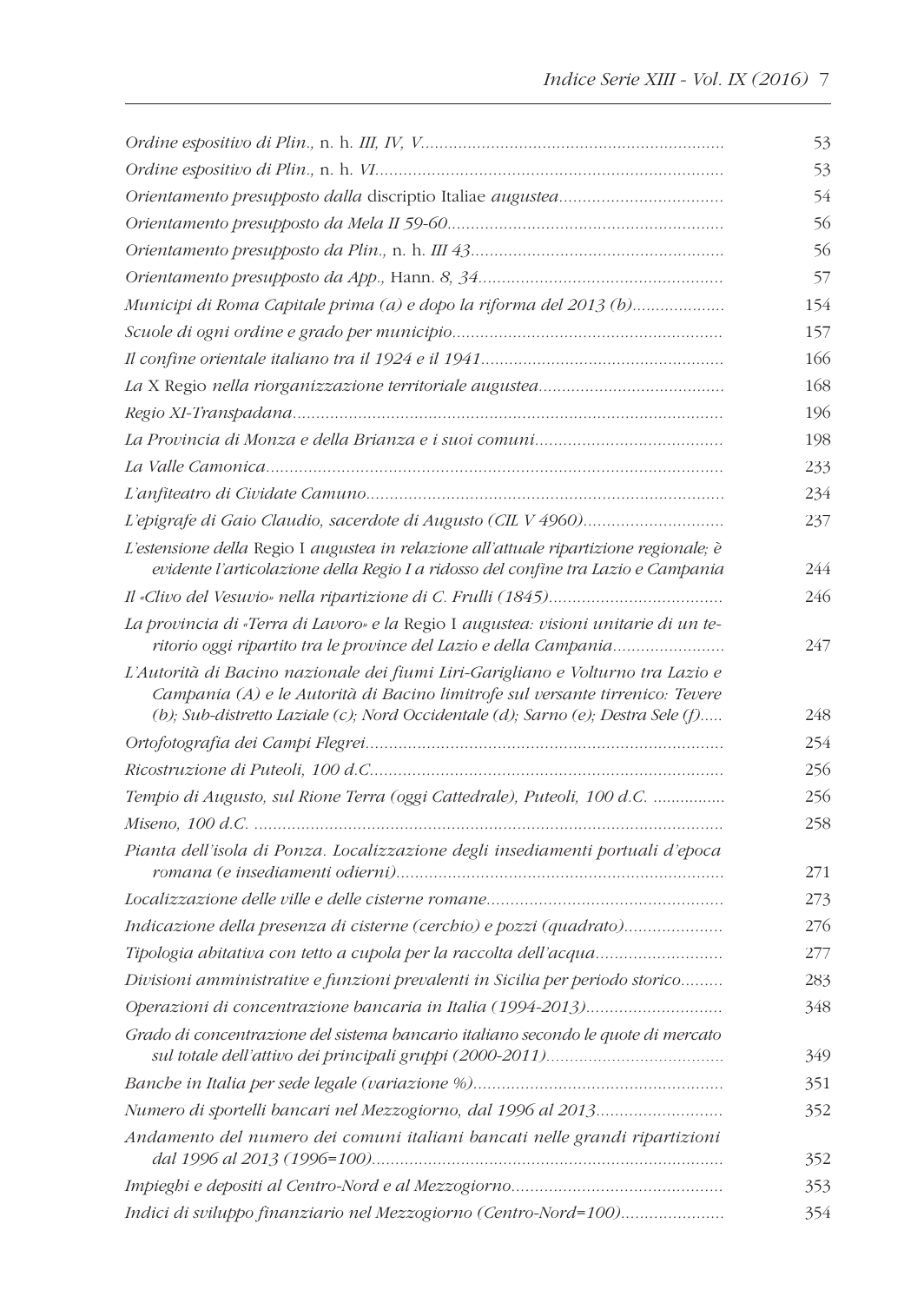|                                                                                                                                                            | 355  |
|------------------------------------------------------------------------------------------------------------------------------------------------------------|------|
|                                                                                                                                                            | 356  |
| Andamento del tasso di sofferenza nel sistema bancario italiano (sofferenze/im-                                                                            | 358  |
| Difficoltà di accesso al credito in Italia                                                                                                                 | 359. |
| Prestiti delle banche italiane alle imprese. Variazione % sui 12 mesi                                                                                      | 360  |
|                                                                                                                                                            | 369  |
|                                                                                                                                                            | 371  |
|                                                                                                                                                            | 372  |
| Trend dei tassi di ospedalizzazione e della mobilità passiva extraregionale                                                                                | 372  |
|                                                                                                                                                            | 375  |
|                                                                                                                                                            | 377  |
|                                                                                                                                                            | 389  |
| Andamento dei fuochi nel Contado di Molise dal 1532 al 1732                                                                                                | 391  |
|                                                                                                                                                            | 391  |
| Andamento dei nati battezzati secondo i dati estratti dai registri delle parrocchie                                                                        | 393  |
| L'andamento costante con picchi di frequenza di natalità e mortalità a Campo-                                                                              | 394  |
|                                                                                                                                                            | 395  |
|                                                                                                                                                            | 396  |
| Trend stazionario della natalità e della mortalità nel periodo esaminato                                                                                   | 398  |
| Prevalenza delle classi adulte nella composizione della popolazione di Campobasso                                                                          | 398  |
|                                                                                                                                                            | 399  |
| Relazione del presidente del Comitato Nazionale per la Geografia, Amedeo Gian-                                                                             | 418  |
| Lettera del presidente del Comitato Nazionale per la Geografia, Amedeo Giannini,<br>a Vincenzo Azzolini, governatore della Banca d'Italia, 5 dicembre 1940 | 419  |
| Media per comune degli odonimi relativi alla Grande Guerra su base regionale                                                                               | 437  |
| Occorrenze su base regionale di odonimi relativi alla Grande Guerra                                                                                        | 438  |
| Odonimi della Grande Guerra in rapporto a tutti gli odonimi presenti in ciascun                                                                            | 439  |
|                                                                                                                                                            | 441  |
|                                                                                                                                                            | 455  |
| La rappresentazione dell'area del vecchio Ghebì nel plastico di Addis Abeba                                                                                | 456  |
| La rappresentazione del quartiere indigeno nel plastico di Addis Abeba                                                                                     | 457  |
|                                                                                                                                                            | 459  |
| La rappresentazione del centro urbano nel plastico di Asmara e dintorni                                                                                    | 459  |
| La rappresentazione del centro urbano nel plastico Gondar e dintorni, scala                                                                                | 460  |
| I plastici coloniali tra esigenze di concettualizzazione e di descrizione                                                                                  | 461  |
|                                                                                                                                                            | 470  |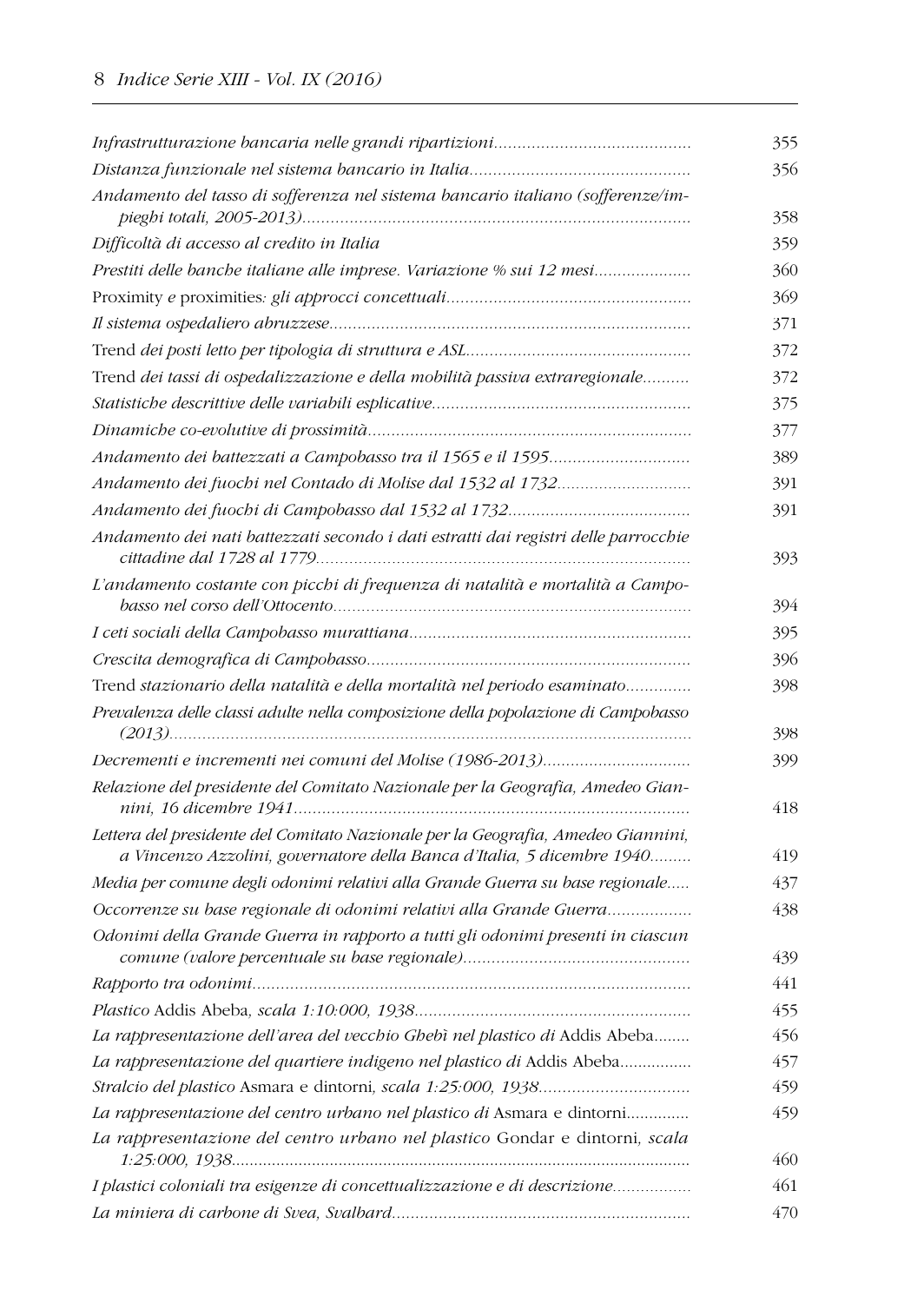|                                                                              | 471 |
|------------------------------------------------------------------------------|-----|
|                                                                              | 471 |
|                                                                              | 473 |
|                                                                              | 477 |
|                                                                              | 478 |
| Rappresentazione cartografica della presenza turistica e delle aree protette | 479 |
|                                                                              | 480 |
|                                                                              | 481 |
|                                                                              | 481 |
|                                                                              | 481 |
|                                                                              | 482 |
| Gli altipiani sommitali nei pressi della base satellitare di Plataberget     | 483 |